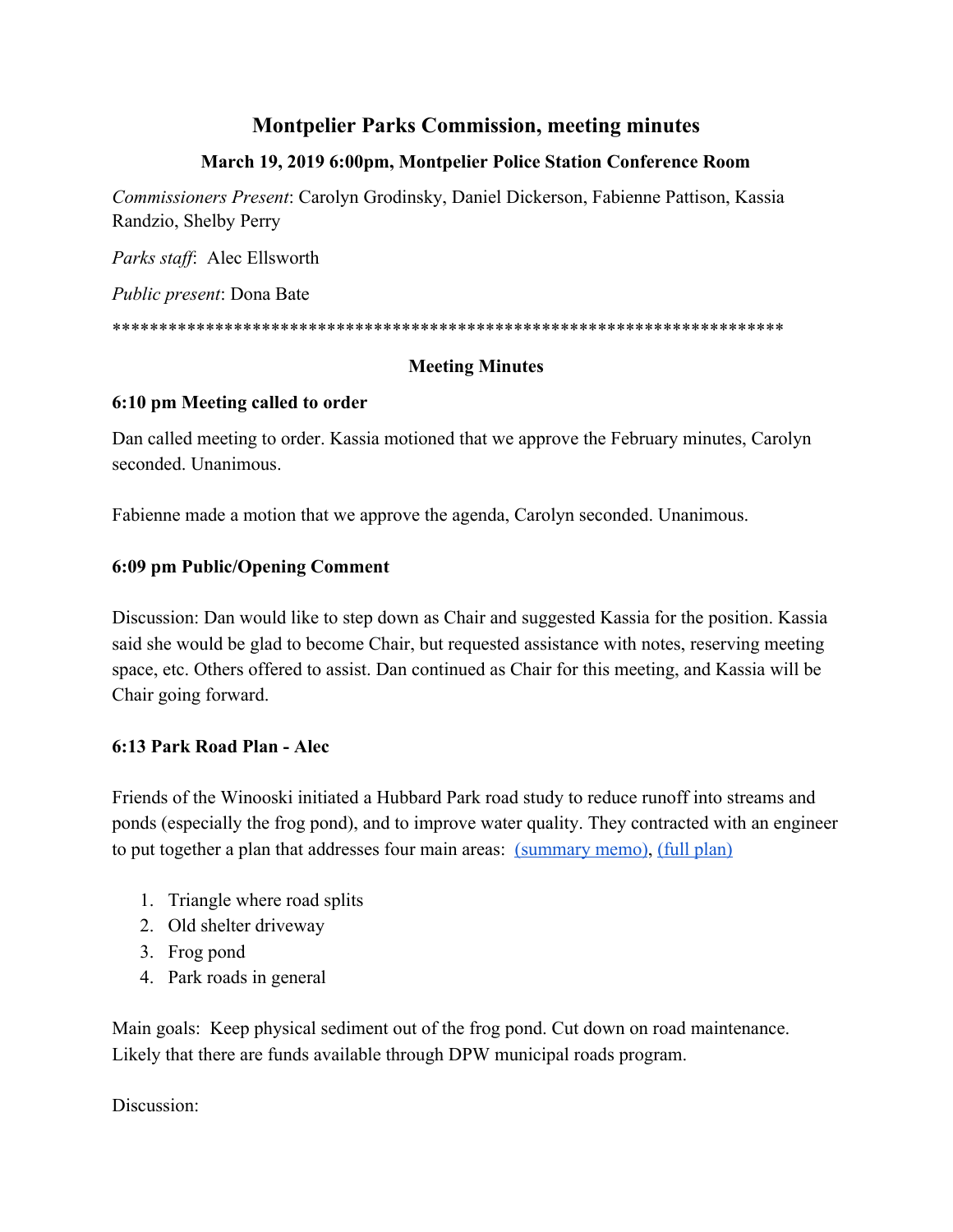- The proposal would eliminate the "triangle" at Corse and Park to decrease the area/space taken up by road, add a culvert, and catch runoff.
- Alec would likely be safer driving, as well as improved sediment capture.
- Shelby What would be material of sediment basin?
- Alec Unsure what material would be. Road takes an enormous amount of effort for parks staff to maintain, dig out catchment pools, pond fills in more each year with sediment.
- Kassia Was there any consideration to closing Corse Street in the winter at the park boundary? Closing Corse in the winter could decrease sediment while improving winter recreation.
- Alec It's winter neighborhood access from Corse Street neighborhood, and is a public works facility (not parks).
- Dan Would like additional time to review documents, post to the website, and make available to the public for feedback. It would be interesting to explore the option of decreasing vehicular access to the park in the winter. Plows drop salt and sand, steep grades deteriorate the road surface.
- Alec Previous parks commissions may have tried to seasonally close roads without success.
- Dona If there is discussion to seasonally close roads, there would need to be significant collaboration and public participation.
- Shelby It's hard to see how big sediment basins would be from the plans. They can sometimes be eyesores in practice. Cutting down trees to build a catchment may be problematic. Trees store a lot of water on their own, so removing trees is getting rid of a sink for water. Have green space solutions been considered? Not concerned about the check dam upstream of Frog Pond. The Y structure is already on impermeable surface. The structures on the side by the old shelter road and across from it looked like they had quite a bit of money for tree removal (\$3,000 on sediment basin 2, \$2,000 for sediment basin 3). If there is funding, money may not be the concern, but removing trees that are sinks for water to build a sediment basin may be neutral to water quality. How are we actively removing phospherous?
- Alec Where these catchments currently exist, parks staff take to the stump dump, fill in holes in the road, or use along trails.
- Dona I would like to see the rationale from Watershed Consulting.
- Shelby Would also like to ensure that sediment basins are aesthetically pleasing. Not just hole with rip rap.
- Fabienne Would like to see sediment catchments planted.
- Shelby Are there more "green" solutions like check dams that have been considered?
- Fabienne Could you plant additional vegetation along the road?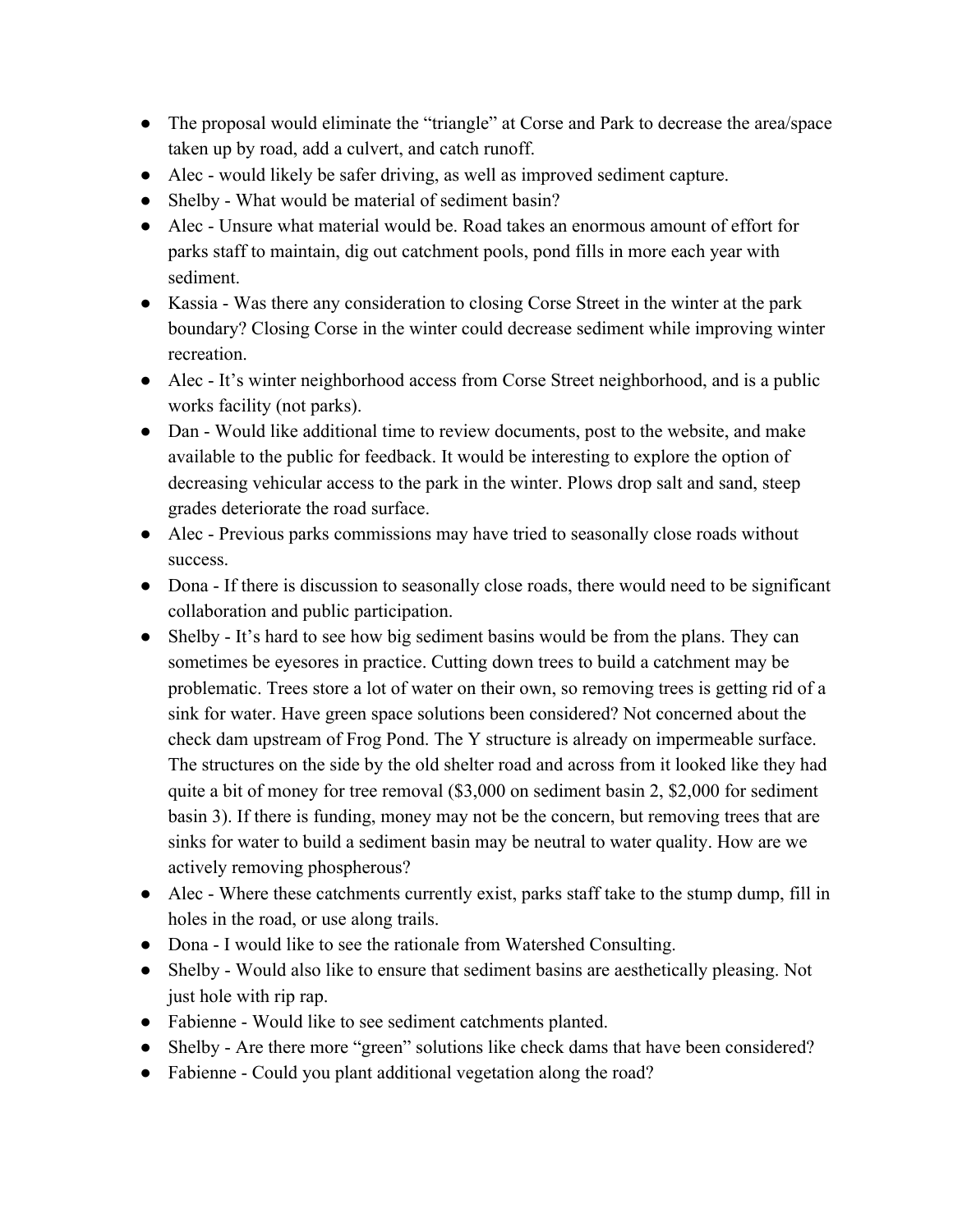- Alec Steep sections no room for check dam, no room for catchment basin. Instead, push all water to one side and into a basin.
- Kassia Is there any time crunch with funding if we don't move forward with these plans this evening?
- Alec DPW has municipal road grant that they have to spend on projects like this, but there aren't a lot of Montpelier roads that qualify, so this should be a good candidate for that funding. Friends of the Winooski is also looking for funds for us.

Questions for Follow-up with Friends of the Winooski/Engineers:

- How many trees do they plan to remove? Was consideration given to the quantity of water that these trees store? How would that storage be offset?
- How are we actively removing phospherous? What is the plan for disposing phospherous from the drainage basins? Does phospherous degenerate, or is it more concentrated once it collects in sediment pools?

# *Next steps*:

- Ask questions of Friends of the Winooski/Engineers (Alec)
- Ask if Friends of the Winooski would host a site tour a week before our next parks commission meeting (Alec)
- Add map to the minutes/website. (Alec)
- Share costs and benefits on Front Porch Forum, outline plan details. (Carolyn)
- Ask Jamie Granfield about how to notify the Corse Street neighborhood (Carolyn)
- Consider at our next Parks Commission meeting

# **6:46 Planning: Public Process for City Plan / Green Print - Carolyn and Kassia**

In follow-up to our February meeting, Kassia and Carolyn have been exploring how a public process for Montpelier's parks might intersect with the City Plan. Kassia shared that she met with Mike in the Planning Department to learn about the City Plan process. Mike's vision is that the plan will include 4-6 pages for each chapter, and one chapter will focus on parks, and would likely be initiated this fall. Kassia and Carolyn shared draft proposal for how the Parks Commission could prepare for the City Plan:

- 1. **April**: Hold special meeting to establish Parks Commision mission, vision, and goals. (The mission and vision will provide the foundation to build a work plan, which is where we can line out steps to mitigate recreational impacts like dogs, build a plan to implement the Green Print, etc.)
- 2. **May**: Draft a Parks Commission work plan for 2019. This may need to happen during another special meeting.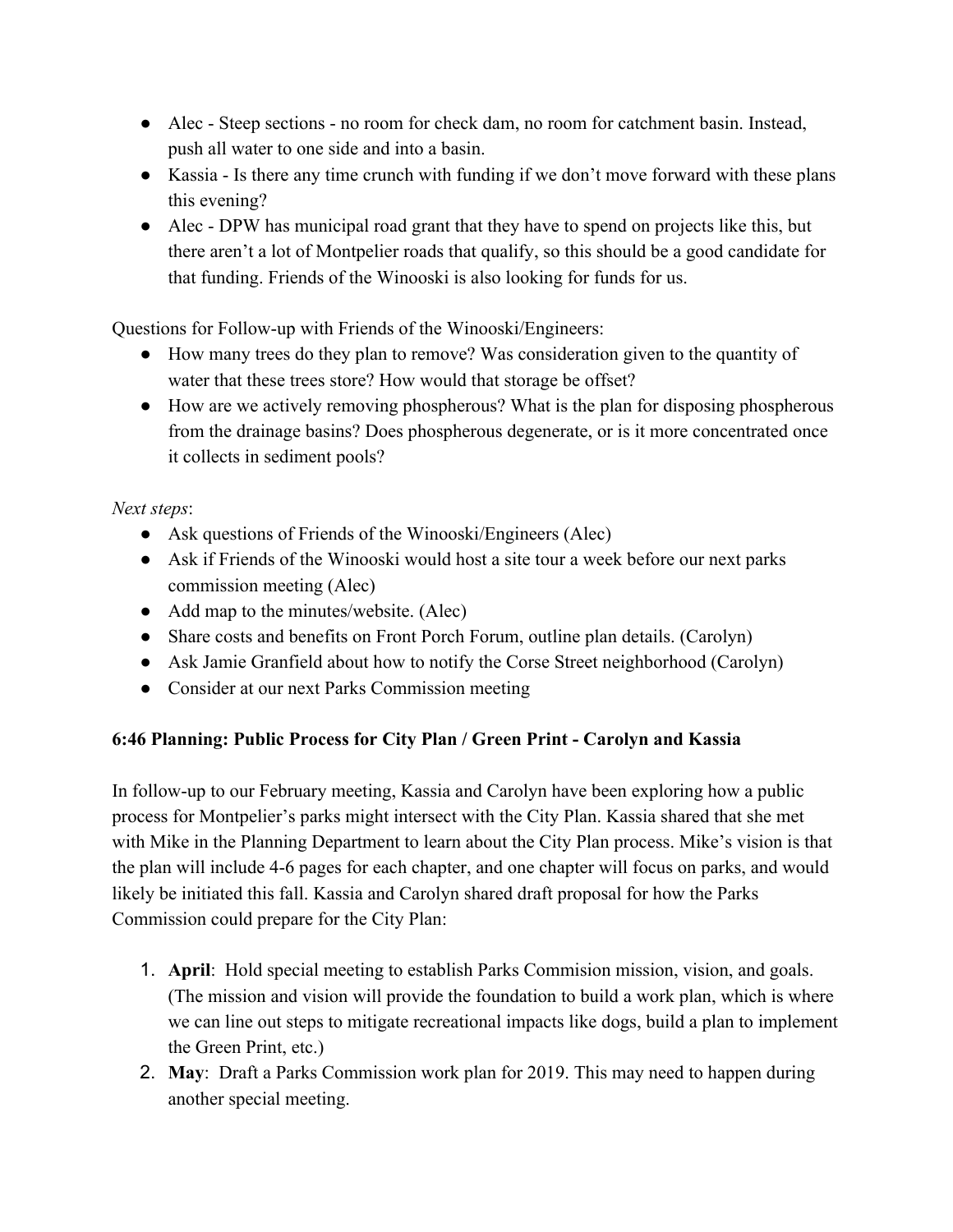- 3. **April/May**: Meet with the chairs of the Recreation Commission, Conservation Commission, and Planning Commission. Learn how they expect to incorporate the Green Print vision into their own chapters of the City Plan. Ensure the Green Print will be a priority in "their" chapters.
- 4. **June**: Host community listening sessions asking residents to answer questions like:
	- a. What's your vision for Montpelier Parks (or similar, What could Montpelier parks do to positively impact you, your family, and your community?)
	- b. Share the Greenprint. Where do you see yourself on this map? (Work towards placing people on the map to gain community buy-in and establish priorities)
- **5. August/September**: With community buy-in and input, work with planning department to draft the Parks' chapter in the City Plan.

Discussion:

- Dona This process would require a skilled facilitator to help with public meeting.
- Carolyn More and more users, more and more pressure. Timeline to get everybody engaged, facilitator. Hard to accomplish on a short timeline.
- Shelby Hard to plan without getting lost in the weeds. Can we do this at a higher level? 4-6 pages, we could be vague vision wise. What will hang us up is details. Could we hold something close to this timeline on a higher level? Then with a higher vision, do a deeper dive to work out the nuts and bolts of implementation.
- Carolyn Green Print is a vision of having something like the "Trail Around" Middlebury." Could be 10 years in the making. Laying out the framework and the vision, and then all the multiple users year-round.
- Dan We'd need to commit ourselves to at least 3 special meetings over the next 3 months so that we can be consistently on top of the planning objectives. Will need two meetings April, May, June: mission, vision, goals.
- Dona Is there someone on staff who could help us facilitate staff/commission discussions?
- Dan There is funding in our budget for planning.
- Alec Bad timing for staff to jump into this. Ideally would start in November or October, but realize we are working within the constraint of the City Plan process. Would like to get Geoff's input. Yes, there is likely funding for planning in the budget.
- Dan How about two special meetings? April Mission/Vision. May Goals. Skip the work plan details for now.

*Next Steps:*

- Kassia to talk to Bill about a facilitator for April and May meetings.
- Fabienne can look for a facility.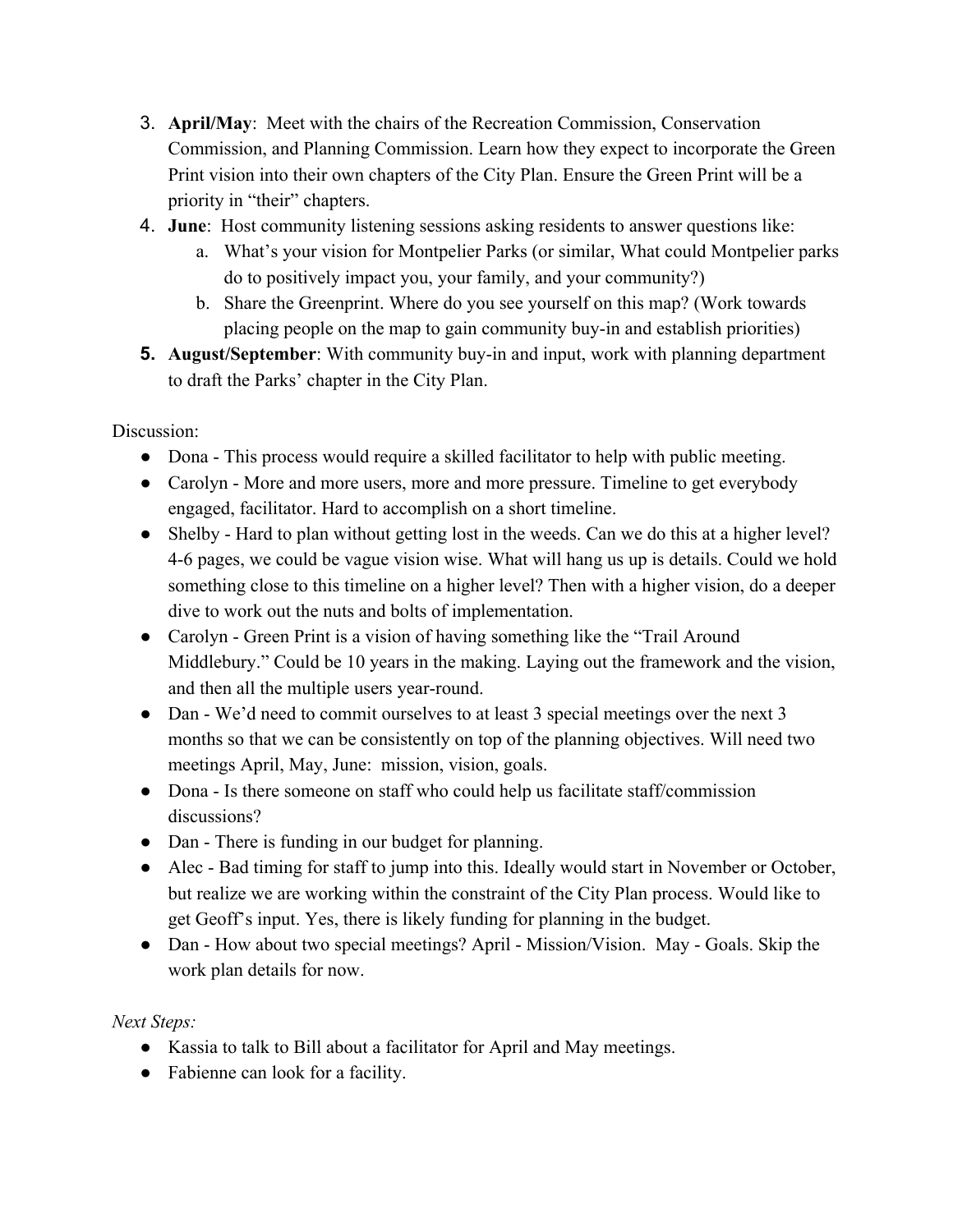- Establish specific dates based on facilitator and facility availability: April 9th 1st choice, April 30th 2nd choice. 6-8pm. May 7th 1st choice, May 28th 2nd choice. 6-8 pm.
- The facilitator should meet with individual commissioners prior to the April meeting.

# **7:29 Parks staff position description review**

Alec shared three draft position descriptions for the Parks Director, Parks Supervisor, and Parks Caretaker. Goal is to post Director position description by April 1. Geoff has still not submitted his resignation. Discussion focused on the Director position, since that needs to be finalized first.

Discussion:

- Kassia Would like to see vision work included in the overview/intro, see park names in alphabetical order to diminish singular focus on Hubbard Park, and review updated draft with an eye to equity, inclusion, and diversity best practices.
- Fabienne We need to ensure standard city language is applied (ex. "...does not discriminate on the basis of…"). Add more bullet points. Hard to follow the narrative portion. Change to "Proficient in operating…" or "willingness to learn…" rather than "Experience operating dangerous…" Much of the skills can be learned on the job.
- Shelby Bullets should be wishlist and stated as "preferred," not required.
- Dan Like that we've split the Caretaker position description from other descriptions. The Caretaker, which is responsible for opening gates on the weekend, caring for the house in Hubbard Park, etc. should be a floating description that can go to anyone who lives in the park house.
- Dona Don't have to put *everything* in the job description.
- Alec Would like to see less of the specific duties, and more communicating that this person needs to have or develop a variety of skills, balance many tasks and competing needs, etc.
- Dan Would like to see the position description place more emphasis on budget. Ability to run reports, think about budgeting, manage spending, etc.
- Dona There are budgeting resources available at City Hall.

*Next Steps:*

- Update the draft Director position description to reflect the conversation above. (ex. Alter the definition to give the Director more responsibility for strategic thinking, add more bullets for examples of work performed, etc. Shelby to convert updated draft to google doc, Commissioners to finalize over the next week.
- Kassia to share updated version with Bill to finalize and post by April 1st timeline.

# **7:54 Park Updates - Alec**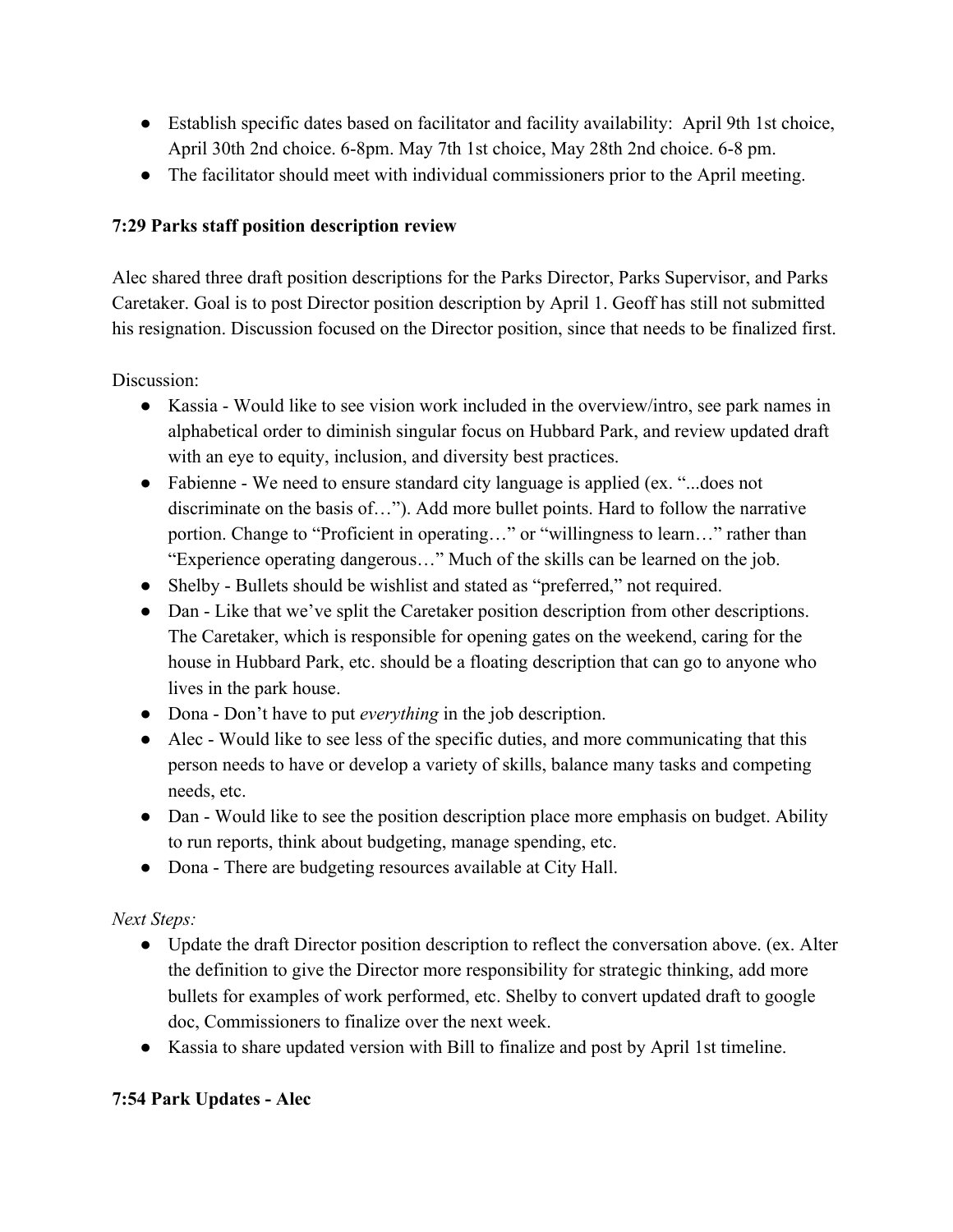Parkapalooza: Discussion of having alcohol served at the event. Carolyn - Are there park rules? Alec - People can bring their own alcohol to the park and do. Woodbelly would like to pour beer. Consensus - No one is objecting to alcohol being sold, as long as it's in accordance with park and city rules. Parkapalooza will be June 15, July 20, August 17, and September 21 (the third Saturday June - September).

Secured NCCC crew - 10 college age students coming in May and June to work in the park. Will stay nearby. They have their own van.

Grants

- Received a \$15,000 grant for planting trees and buying trail tools from Lake Champlain Basin.
- Got a \$5,000 grant for planting trees from DEC "Vermont Watershed Grant" as part of their Clean Water Initiative.
- Did not get the VOREC grant.

Green Print - Trying to move ahead with land purchase for the perimeter trail. Both parcels will ideally be wrapped-up in the next couple of weeks. Both are adjacent to Hubbard Park and will allow us to build the perimeter trail.

North Branch - MAMBA (mountain bike group) would like to close a section of trail to everyone in the North Branch Park to protect the berms during the current mud season. It's the trail from Cummings Street up to the next intersection. The berms are still fragile.

- Dan We will need a good descriptive sign to explain why it's being closed.
- Alec MAMBA plans to put up a snow fence and a descriptive sign.
- Dona Do you typically close any trails for mud season?
- Dan Request that staff post a notice at trailheads noting sensitive trails and requesting people stay off of them if possible. MAMBA should also post at Cummings Street kiosk.
- Shelby Could we post a pre-made trail sign that we could print and put at kiosks?

Consensus - It's appropriate to seasonally close the trail from Cummings to protect newly constructed berms. It may also be appropriate to review additional trails that should be closed or "not recommended" during mud season in order to protect trail surfaces.

*Next Steps* - Alec to work with MAMBA to temporarily close the trail from Cummings and ensure there's appropriate signage. Alec and Geoff will also add signage at Hubbard trailheads requesting the public avoid certain trails during mud season.